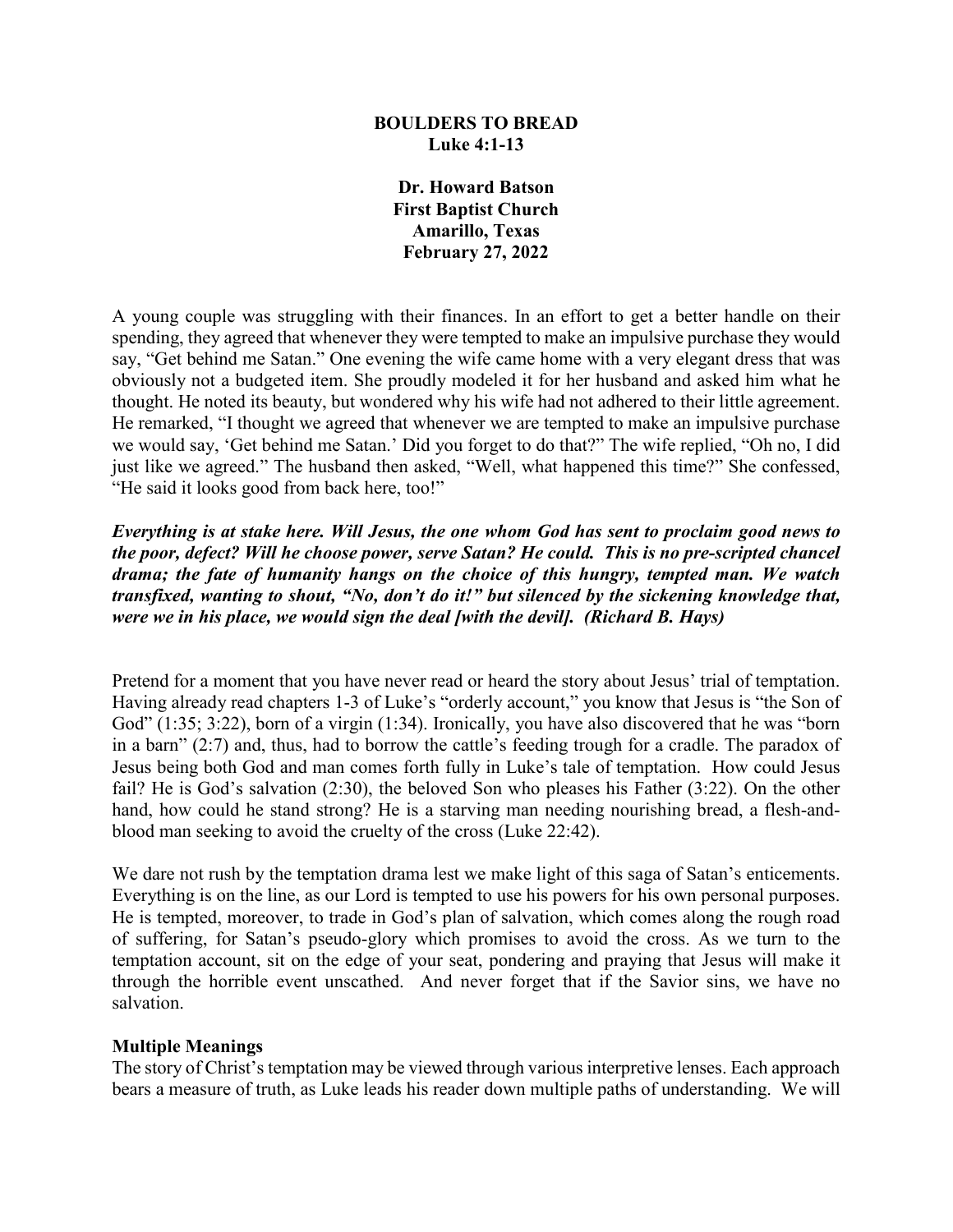review the various readings of the passage here and more fully unpack them as we approach the verses below. In the temptation event:

- 1. Jesus is presented as the true Israel who is faithful to his Father in the wilderness, when Israel of old failed.
- 2. Jesus is presented as the new Adam who faces the trial of the tempter as did Adam and Eve, yet without succumbing to Satan's snare.
- 3. Jesus is presented as a suffering servant of Isaiah (Isaiah 53) who accomplishes the victory of our redemption by going through suffering and death, rather than avoiding it.

## **By the Spirit (Luke 4:1)**

The opening verse of the narrative reminds us of Jesus' unique relation to the Holy Spirit. We have clearly learned that Jesus was conceived through the creative power of the Holy Spirit (1:35), and we witnessed the Spirit as it descended like a dove upon Jesus at his baptism (3:21-22). We are, therefore, not surprised to find him both "full of the Spirit" and "led about by the Spirit." As this chapter progresses, Jesus will be empowered by the Spirit (4:14) and anointed by the Spirit (4:18). Before Satan seeks to sidetrack our Savior, Luke lets his readers know that the ministry of the Messiah is guided by God's Spirit rather than the tempting powers of darkness.

# **By the Devil (Luke 4:2a)**

No doubt, the language of being led in the wilderness reminds us of God's leading ancient Israel there: "And you shall remember all the way which the Lord your God has led you in the wilderness these forty years…" (Deuteronomy 8:2), and "He led you through the great and terrible wilderness, with His fiery serpents and scorpions..." (Deuteronomy 8:15). Jesus is not being led to an idyllic retreat. Rather, this wilderness, like Israel's, is the waterless place of snakes and scorpions (Deuteronomy 8:15).

Let's note the similarities between Jesus' wilderness experience and that of ancient Israel.

- 1. Both were divinely led into the wilderness (Deuteronomy 8:2, 15; Luke 4:1).
- 2. Both endured a period of forty—forty years for Israel, forty days for Jesus (Exodus 16:35; Numbers 14:34; Deuteronomy 8:2, 4; Luke 4:2).
- 3. Both are referred to as "the Son of God" (Exodus 4:22-23; Luke 4:3, 9).
- 4. Both were tested along similar story lines during their wilderness wanderings. a. Israel was allowed to hunger in order to learn that one does not live by bread alone (Deuteronomy 8:3; cf. Luke 4:2-4).

b. Israel was instructed to worship the one and only God and not follow other gods (Deuteronomy 6:4-15; cf. Luke 4:6-8).

c. Israel was told not to put the Lord God to the test (Exodus 17:1-3; Deuteronomy 6:16; cf. Luke 4:12).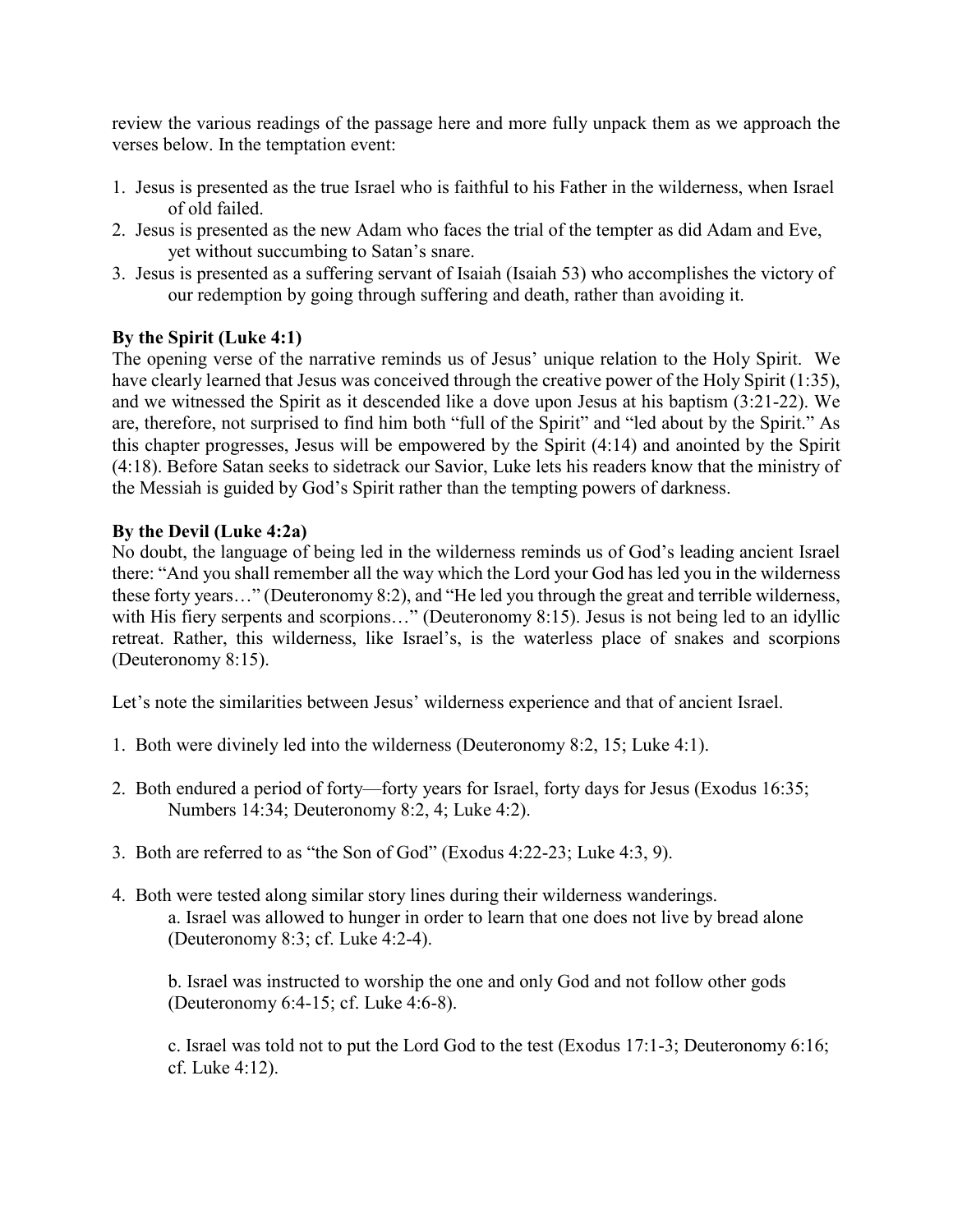Luke surely wants his reader to realize that while Israel utterly failed to be an obedient "son of God" (Exodus 17:1-7; Deuteronomy 9:6-29; cf. Acts 7:35, 39-43), Jesus—the true Son of God relives Israel's history of temptation in the wilderness and, yet, proves to be completely obedient. Most appropriately, Jesus' response to Satan's temptation comes from texts directly connected to the testing of Israel in the wilderness (Deuteronomy 6:13, 16; 8:3).

Luke identifies the tempter as "the devil" (*diabolos)* from which we get our word "diabolical." Despite modern attempts to dismiss the devil as just an "idea" and not a real "person," the Bible clearly presents the evil one as both actual and powerful. He tries to ruin the relationship between God and humanity, between Creator and creation (Genesis 3:1-7) and is best summed up as an enemy who comes to steal, kill, and destroy (John 10:10). While we must acknowledge both his existence and wily schemes, we should not give undue study to the demonic. To do so is to be drawn into the very web you wish to avoid. Karl Barth, a premier theologian of the twentieth century agreed: "Ask me no question about the demon, for I am not an authority on the subject! However, it is necessary for us to know that the devil exists, but then we must hasten away from him."

#### **Turning Boulders to Bread (Luke 4:2b-3)**

Interestingly, Luke does not use the usual verb for "fasting." He simply tells us that Jesus "ate nothing" for forty days. We are reminded of Exodus 34:28 and Deuteronomy 9:9 when Moses "ate no bread and drank no water." Most likely, this was a season in Moses' life when Moses communed with God as he prepared to receive the law. In similar fashion, Jesus abstains from physical food to fully nourish himself spiritually for the kingdom mission, including the cross, which lies ahead on his journey to Jerusalem.

The real temptation encapsulated within the invitation to turn boulders to bread is an enticement for Jesus to selfishly attend to his own affairs and cease to see servanthood as part of his Sonship. At the core of the gospel is the expectation that the Son will suffer for the redemption of humanity. Of course, as the Son of God, Jesus could easily feed himself, as he will later miraculously feed five thousand (9:12)!

#### **Relying on More than Bread Alone (Luke 4:4)**

Jesus responds, "It is written, 'Man shall not live on bread alone'" (Deuteronomy 8:3a). Put plainly, Jesus' desire to follow God's path even takes precedence over the strongest desires to feed the flesh with food. Jesus has not just "missed a few meals." He is starving, on the brink of death from lack of nourishment. Michael Peel, in the British Medical Journal, cites well-documented studies reporting survivals of hunger strikers for 28, 36, 38, and, yes, 40 days. Jesus' physical weakness is hard to overestimate. He chooses to starve, in obedience, when he could have easily turned the boulders to bread.

#### **Accessing Glory (Luke 4:5-8)**

What makes the temptation of power so seemingly irresistible? Henri Nouwen reflects, "Maybe it is that power offers an easy substitute for the hard task of love. It seems easier to be God than to love God, easier to control people than to love people, easier to own life than to love life. Jesus asks, 'Do you love me?' We ask, 'Can we sit at your right hand and your left hand in your Kingdom?' (Matthew 20:21)... We have been tempted to replace love with power."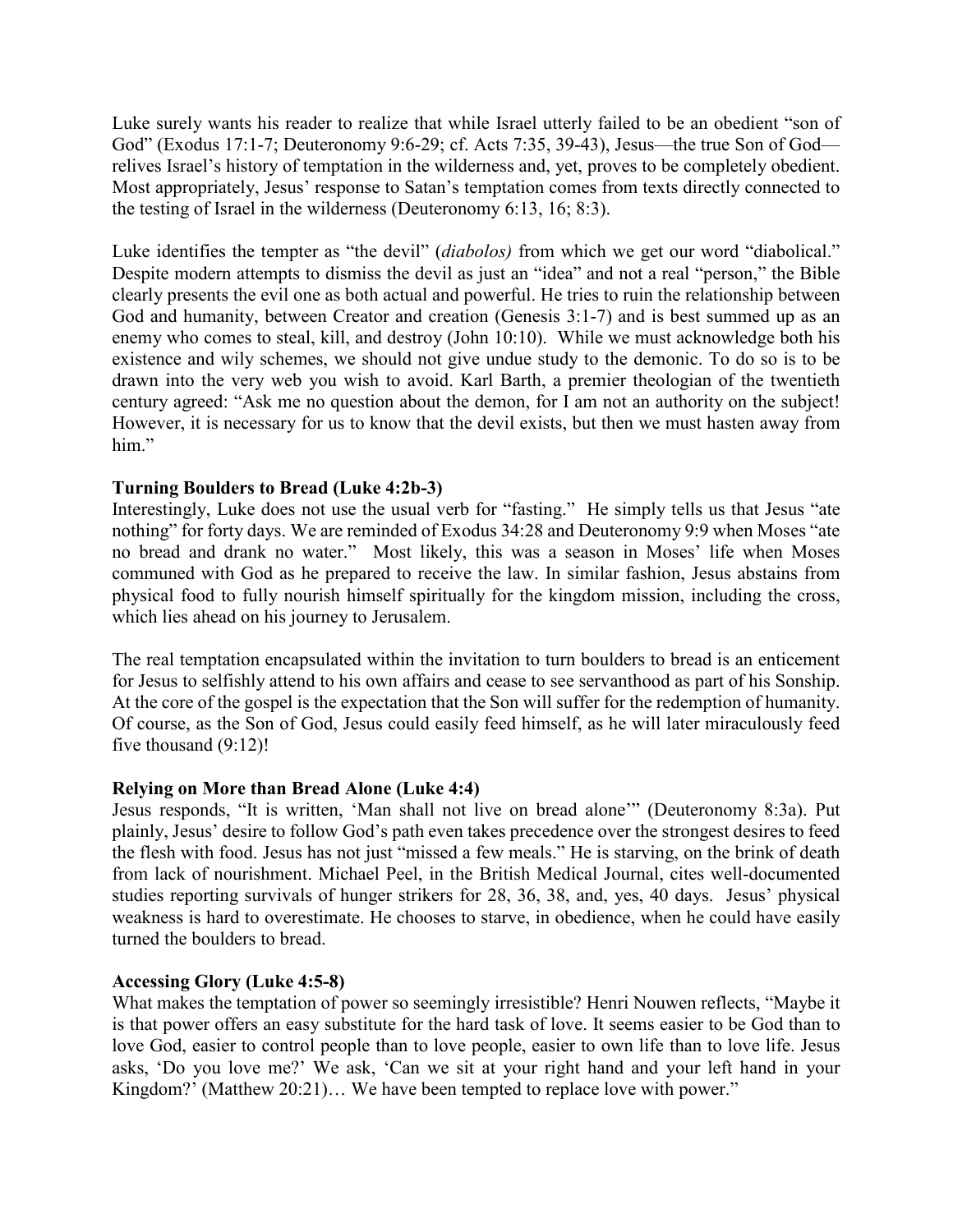Notice that Luke orders the temptations thusly: bread, worldly kingdoms, and the temple leap, while Matthew differs in the order of the last two: temple leap then worldly kingdoms (Matthew 4). This passage reminds us of Moses standing at the top of Pisgah, as the Lord shows him the whole Promised Land (Deuteronomy 34:1-4). The devil's deal includes giving Jesus nothing less than all the kingdoms of the world. The price? Jesus must switch camps from total allegiance to God to total allegiance to Satan by an act of worship.

The real temptation, once again, is to avoid God's planned journey for Jesus' glory—suffering and service. The angel Gabriel has already made clear that Jesus would rule and there would be no end to his kingdom (1:31-33). And Psalm 2:8 says of the Lord's Messiah, "Ask of Me, and I will surely give the nations as Your inheritance, and the very ends of the earth as Your possession." The devil, however, offers a "shabby substitute" to replace an "everlasting kingdom." While the devil pretends to have total possession of the world, he can only offer to Jesus what God has given to him (Revelation 13:7-8).

Jesus' response, Deuteronomy 6:13-15, recalls God's expectation that Israel is to worship God alone. Unlike Israel (God's son), Jesus (God's obedient Son) refuses to worship anyone other than God alone.

## **Testing God's Promises (Luke 4:9-12)**

Finally, the last temptation occurs on "the Pinnacle" (literally "wingtip") of the temple. Most likely, this is in reference to the pinnacle of a tower at the top of the royal colonnade that overlooked the deep ravine on the south side. The Jewish historian, Josephus, tells us the height of the tower was dizzying. At the heart of the last temptation is God's plan for Jesus to face death by crucifixion in Jerusalem (Luke 9:51; 13:32-33).

If Jesus wants to "play the scripture card," Satan now joins in the game. The devil reminds Jesus that the temple is a fortress, a place of God's protection, as he alludes to Psalm 91:1-2 and directly quotes Psalm 91:11-12. When Jesus does "leap" toward death by entering Jerusalem during the festival—despite the fact that the Jewish authorities are seeking to kill him—the angels do not protect him from death's fall (the cross). They, on the contrary, strengthen him for the struggle (Luke 22:43). Following the devil's logic, there would be no martyrs. But God preserves through death (Luke 21:16-19; 22:39-46), rather than from death.

#### **Waiting Until the Opportune Time (Luke 4:13)**

Jesus' victory over temptation reminds us of Adam's failure to be obedient. Luke, therefore, is presenting Jesus as a "New Adam" who fulfills, where the first Adam fails. Unlike the other Gospel writers, Luke traces Jesus' genealogy back to Adam, who is also called "the son of God" (Luke 3:38). How do the two Adams compare—Adam of the Old Testament and the "New Adam," Jesus?

- 1. Jesus obeys God; Adam yields to the tempter (Genesis 2:15-17; 3:1-6).
- 2. Adam is given dominion over the world (Genesis 1:26-28), but seeks more power to be like God. Jesus, on the other hand, seeks no kingdom for himself.